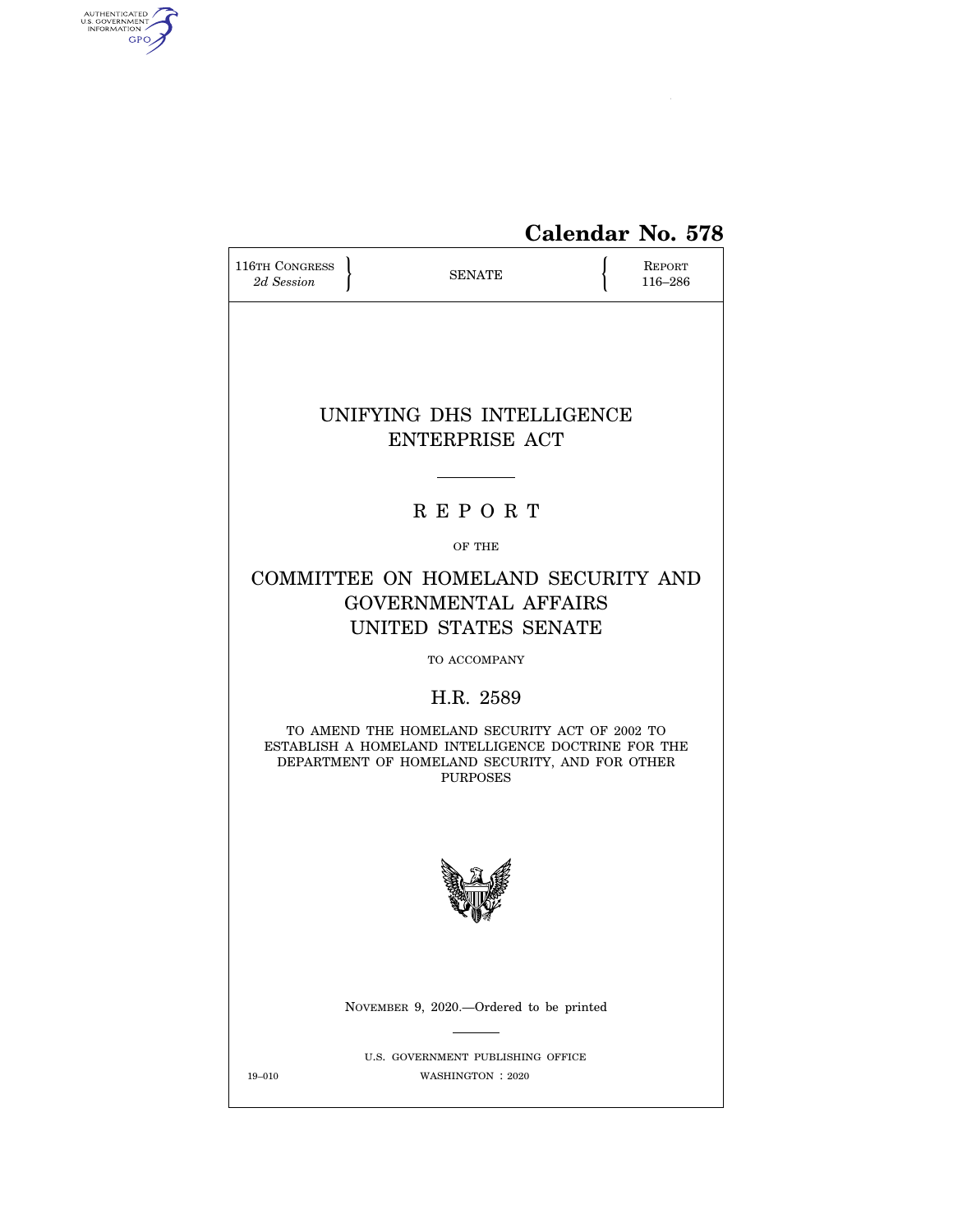#### COMMITTEE ON HOMELAND SECURITY AND GOVERNMENTAL AFFAIRS

RON JOHNSON, Wisconsin, *Chairman* 

ROB PORTMAN, Ohio RAND PAUL, Kentucky JAMES LANKFORD, Oklahoma MITT ROMNEY, Utah RICK SCOTT, Florida MICHAEL B. ENZI, Wyoming JOSH HAWLEY, Missouri

GARY C. PETERS, Michigan THOMAS R. CARPER, Delaware MAGGIE HASSAN, New Hampshire KAMALA D. HARRIS, California KYRSTEN SINEMA, Arizona JACKY ROSEN, Nevada

GABRIELLE D'ADAMO SINGER, *Staff Director*  JOSEPH C. FOLIO III, *Chief Counsel*  MARGARET E. FRANKEL, *Research Assistant*  NICHOLAS O. RAMIREZ, *Minority U.S. Coast Guard Detailee*  DAVID M. WEINBERG, *Minority Staff Director*  ZACHARY I. SCHRAM, *Minority Chief Counsel*  JEFFREY D. ROTHBLUM, *Minority Senior Professional Staff Member*  LAURA W. KILBRIDE, *Chief Clerk*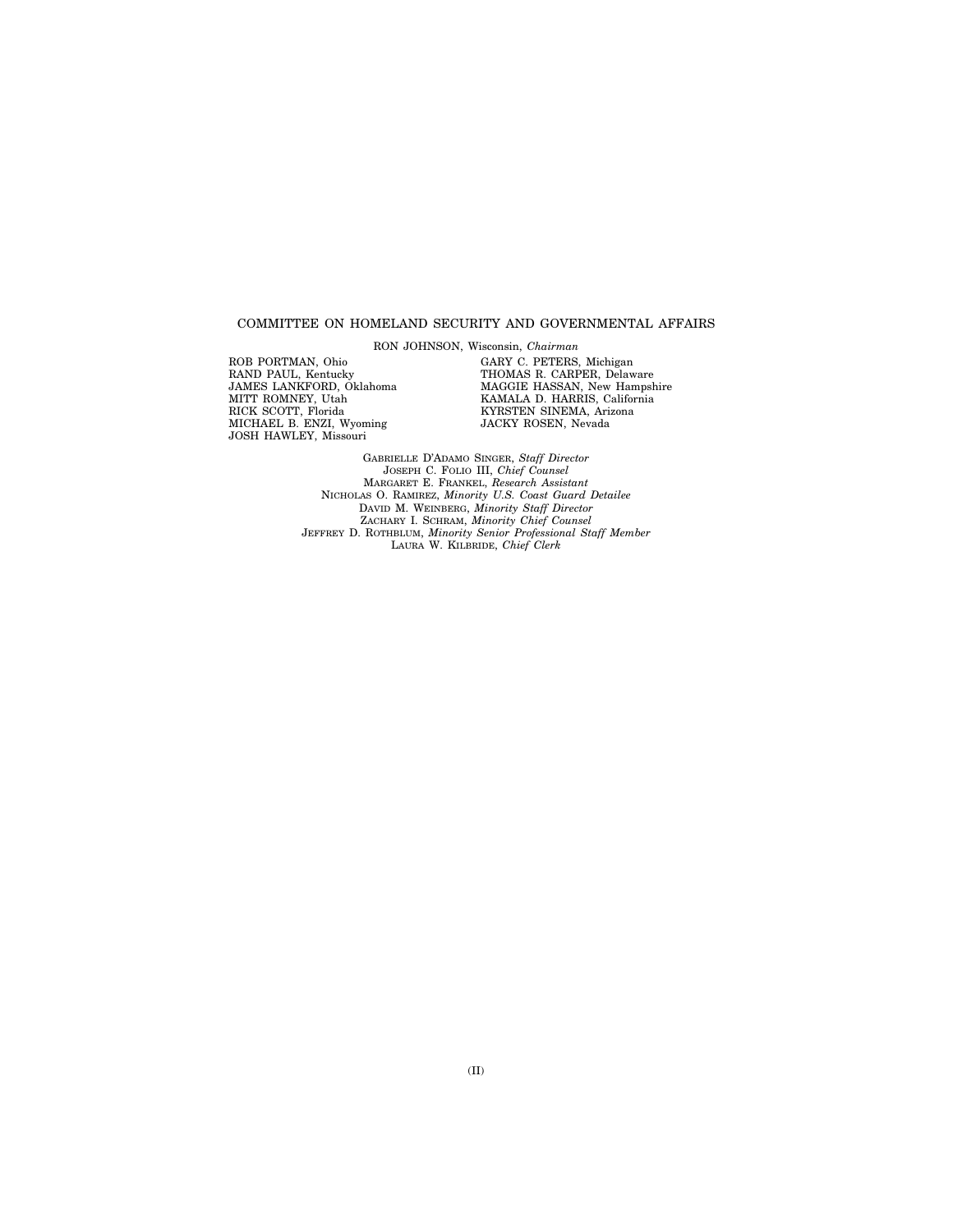# **Calendar No. 578**

 $P_{\text{max}}$ 

116TH CONGRESS **REPORT** 2d Session **116–286** 

## UNIFYING DHS INTELLIGENCE ENTERPRISE ACT

NOVEMBER 9, 2020.—Ordered to be printed

Mr. JOHNSON, from the Committee on Homeland Security and Governmental Affairs, submitted the following

# R E P O R T

#### [To accompany H.R. 2589]

[Including cost estimate of the Congressional Budget Office]

The Committee on Homeland Security and Governmental Affairs, to which was referred the bill (H. R. 2589) to amend the Homeland Security Act of 2002 to establish a homeland intelligence doctrine for the Department of Homeland Security, and for other purposes, reports favorably thereon with an amendment in the nature of a substitute and recommends that the bill, as amended, do pass.

#### **CONTENTS**

|  | наре |
|--|------|
|  |      |
|  |      |
|  |      |
|  |      |
|  |      |
|  |      |
|  |      |

#### I. PURPOSE AND SUMMARY

H.R. 2589, the Unifying DHS Intelligence Components Act (as the title was amended to read in Committee), directs the Secretary of the Department of Homeland Security (DHS or the Department) to develop and disseminate a written Department-wide intelligence doctrine for its intelligence components. In addition, the Secretary is required to develop policies, standards, and programs for the intelligence components of the Department for training relating to, among other things, the collection, processing and analysis of intelligence-related information, and coordinate the intelligence and intelligence-related education of personnel for intelligence compo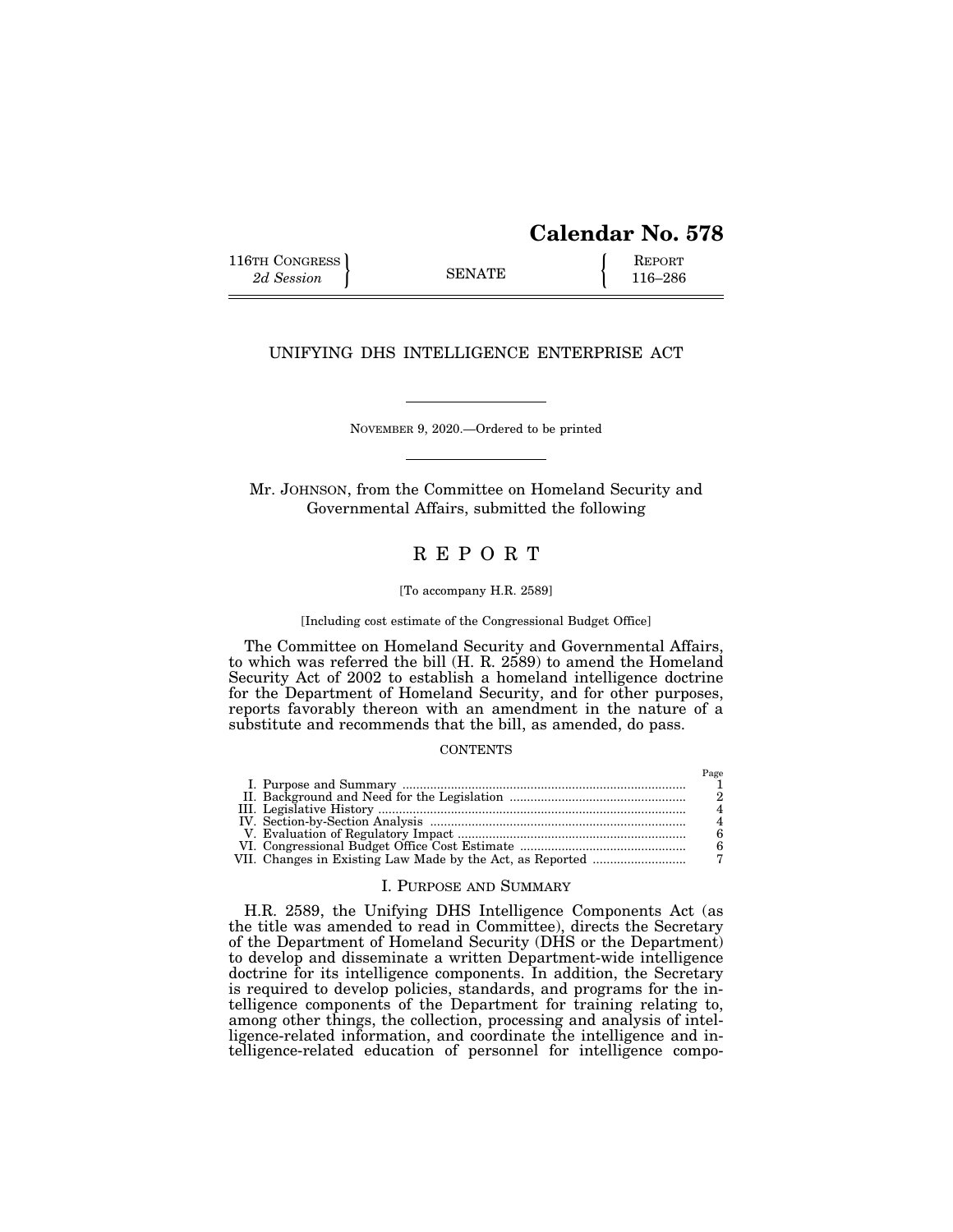nents. The Secretary is also required to develop policies for gathering lessons learned relating to intelligence, intelligence-related information, and terrorism information and use the lessons learned for further development of the intelligence doctrine.

The Department's intelligence doctrine must include defined processes for sharing intelligence information with state, local, tribal and territorial governments (SLTTs), the private sector, and foreign governments in a matter that complies with all privacy, civil rights and civil liberties regulations. Beginning one year following the enactment of this Act, and annually for four years, the Secretary is required to conduct an annual review of the intelligence doctrine, and as necessary revise the doctrine.

The U.S. Government Accountability Office (GAO) is required to conduct a review, within one year of the enactment, of the Department's implementation of the Act and submit the results of this review to Congress. GAO's review is to include, among other things, details on the extent of intelligence doctrine adoption across the Department and evaluate if the newly implemented standards protect civil rights, civil liberties and privacy requirements. In addition, GAO is required to report on the variation between the standards prior to the enactment of the Act, and the standards in effect following the issuance of intelligence doctrine.

#### II. BACKGROUND AND THE NEED FOR LEGISLATION

Following the aftermath of the September 11, 2001, terrorist attacks, Congress established DHS as a means of unifying the nation's homeland security efforts.1 The creation of DHS from 22 distinct Executive Branch agencies was the most significant reorganization of the Federal Government since the Cold War.2 By consolidating these agencies into a single department, Congress and the administration intended to break down existing stovepipes and barriers to information sharing, thereby enhancing the nation's ability to mitigate, prepare for, and respond to potential terrorist threats.3

Protecting the homeland against threats of terrorism requires a coordinated and robust homeland intelligence enterprise. Since the Department's inception, DHS has made a number of changes in an effort to do so, including establishing the Office of Intelligence and Analysis (I&A) and designating the role of Assistant Secretary (now the Under Secretary) for Information Analysis to serve as the Chief Intelligence Officer.<sup>4</sup> With the passage of the 9/11 Commission Act of  $2007$ , I&A was given the responsibility of handling intelligence-related matters, to include evaluating information-sharing practices within the Department.5

In 2016, the majority staff for the House Committee on Homeland Security issued a report titled ''Reviewing the Department of

<sup>1</sup> Homeland Security Act of 2002, Pub. L. No. 107–296, 107th Cong. (2002); The President of the United States, *The Department of Homeland Security* (June 2002), *available at* https://<br>www.dhs.gov/xlibrary/assets/book.pdf.<br><sup>2</sup>*Id.* 

<sup>&</sup>lt;sup>3</sup>The President of the United States, *The Department of Homeland Security* (June 2002), *available at* https://www.dhs.gov/xlibrary/assets/book.pdf; *Mission*, Department of Homeland Se-

curity (Jul. 3, 2019), https://www.dhs.gov/mission.<br>
<sup>4</sup>*Id.*; 6 U.S.C. § 121(b).<br>
<sup>5</sup> Implementing Recommendations of the 9/11 Commission Act of 2007, Pub. L. No. 110–53,<br>
110th Cong. (2007), codified at 6 U.S.C. § 121.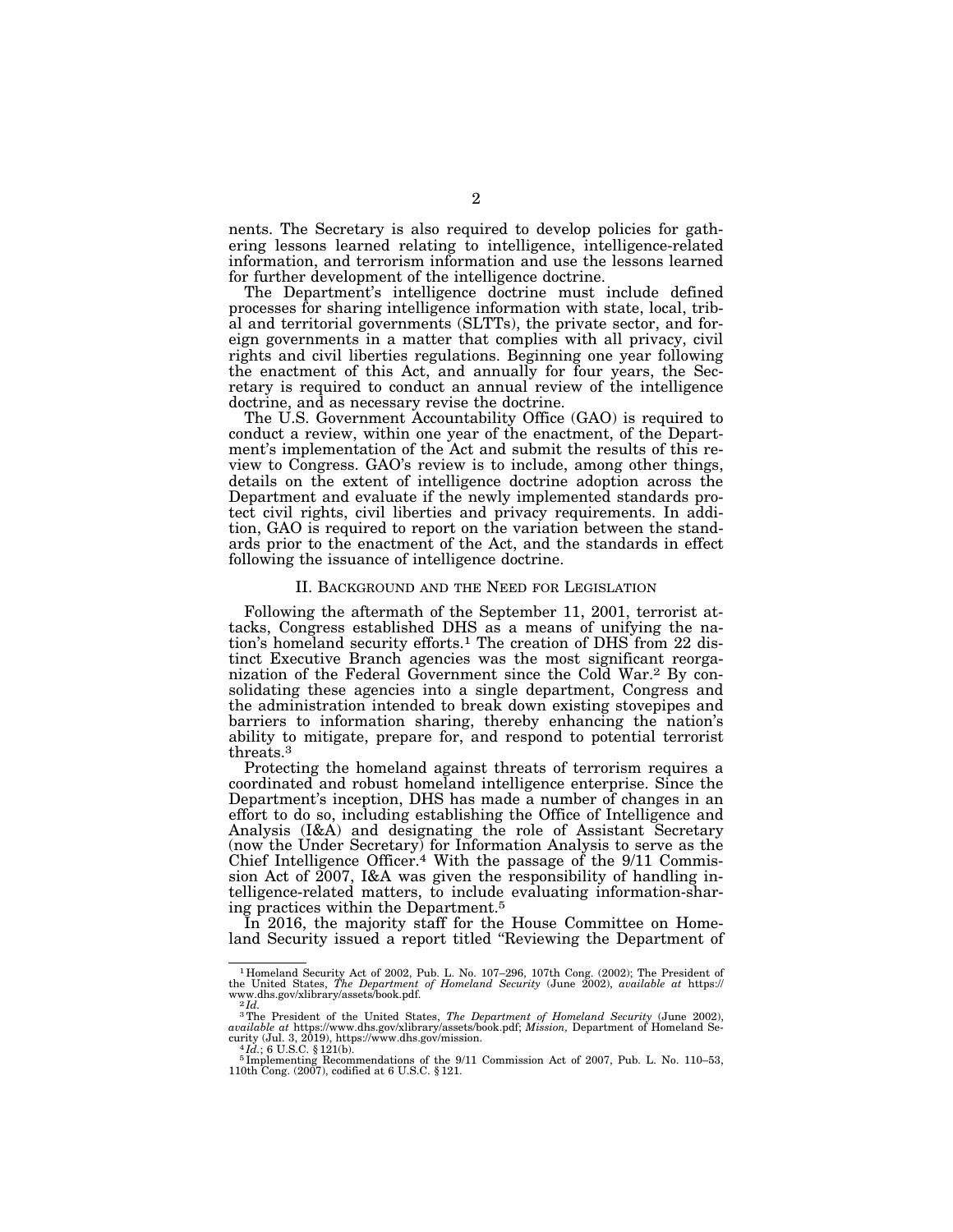Homeland Security's Intelligence Enterprise,'' that evaluated the current status of DHS intelligence programs and provided recommendations for DHS to streamline their intelligence operations and unify efforts to facilitate the Department's mission.<sup>6</sup> Many of the recommendations form the basis for this legislation, specifically with regard to those calling for better coordination among components and the establishment of clear standards for handling intelligence information.7

Currently, I&A and the U.S. Coast Guard are the only members of the intelligence community within the Department.8 Other components of the Department lack the same standards for the handling of intelligence.9 Due to the lack of standardization among the intelligence components of the Department, the report recommended that the DHS Chief Intelligence Officer ''standardize raw intelligence reporting formats throughout the Department and create a system of record for dissemination, discoverable by all personnel with a need-to-know, even for products contain information that throes not meet the standard for national intelligence reporting.'' 10 Standardizing methods to share intelligence and intelligence-related information among relevant components helps prevent stove piping of intelligence information, a problem identified by the 9/11 Commission.11

Another recommendation outlined in the report called for the Chief Intelligence Officer to "standardize all DHS [intelligence enterprise] analytical product formats where practicable."<sup>12</sup> Specifically, the report found that there were 56 various finished intelligence product formats due to the lack of standardized protocols across the Department.<sup>13</sup> In April 2016, the Chief Intelligence Officer established a centralized repository for finished intelligence products.14 However, due to inconsistencies in the product format requirements, analysts tasked with formatting the intelligence products said the act of putting the products together drained resources and confused users based on the differing formats and scopes.15 H.R. 2589 would establish required guidance on processing, analysis, production and dissemination, thereby helping to streamline the product processes, improve resource allocation, and reduce confusion.

A former Chief Intelligence Officer identified confusion within the Department ''as to who has the responsibility and/or ability to compel information sharing, owing to the lack of a Departmental

<sup>6</sup> House Committee on Homeland Security, Majority Staff Report, Reviewing the Department of Homeland Security's Intelligence Enterprise, 105th Cong. (2016), *available at* https:// www.hsdl.org/?view&did=797351 [hereinafter, ''House Committee on Homeland Security Majority Staff Report'']. 7 *Id.* 

 $^{8}$ Members of the IC, Office of the Director of National Intelligence, https://www.dni.gov/<br>index.php/what-we-do/members-of-the-ic.<br> $^{9}$ House Committee on Homeland Security Majority Staff Report, *supra* note 6; *see a* 

gressional Research Service, The Department of Homeland Security Intelligence Enterprise: Operational Overview and Oversight Challenges for Congress (2010), *available at* https://fas.org/

sgp/crs/homesec/R40602.pdf.<br>
<sup>10</sup> House Committee on Homeland Security Majority Staff Report, *supra* note 6.<br>
<sup>11</sup> National Commission on Terrorist Attacks Upon the United States, The 9/11 Commission<br>
Report—Final Report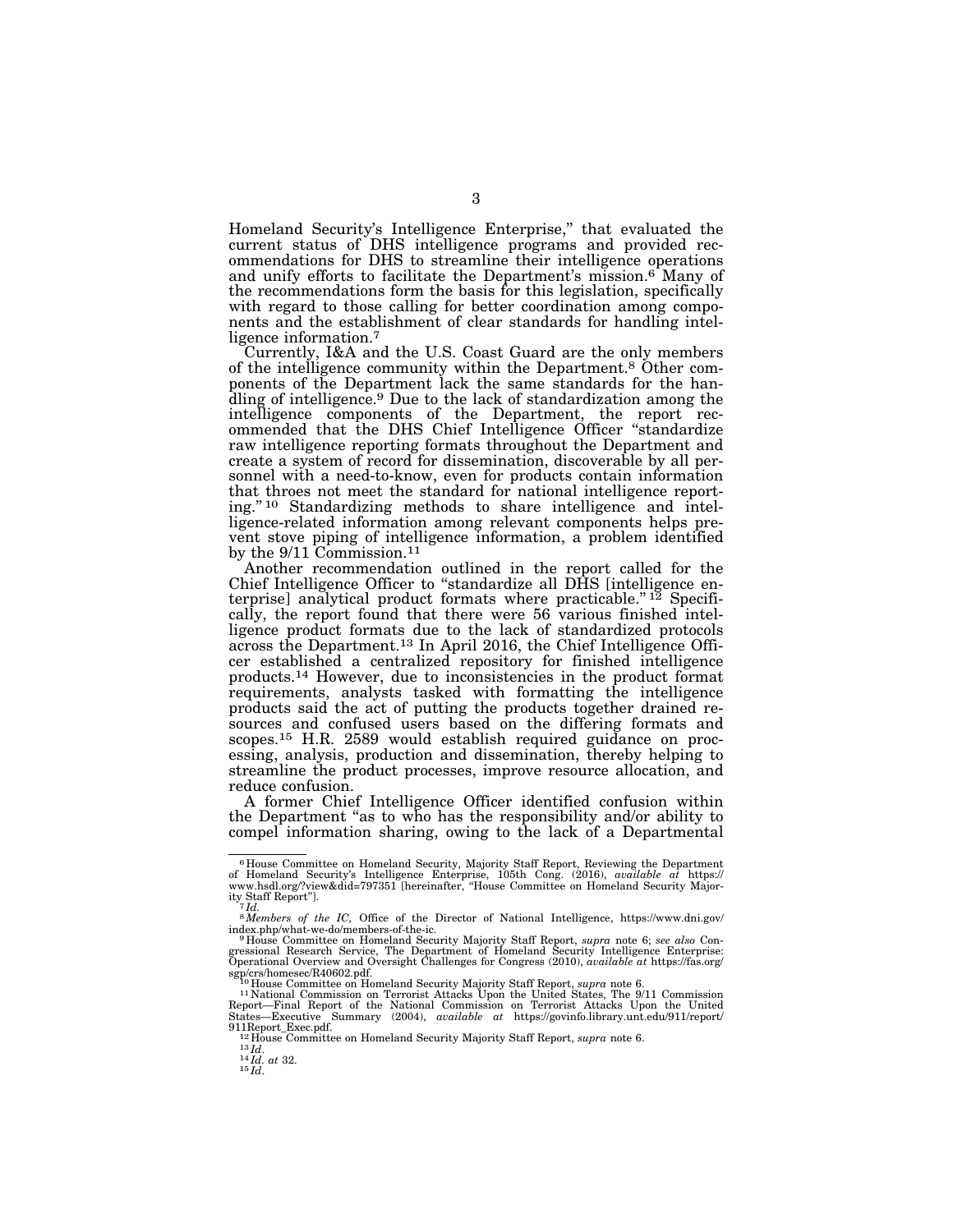intelligence doctrine,"<sup>16</sup> which further enforces the need for establishing the Homeland Intelligence Doctrine as called for in this Act. The report specifically cites an instance in which an intelligence component of the Department created a definition of ''intelligence,'' different from what is established in DHS policy.17 Without set standards and interpretations of definitions, intelligence components of the Department lack unity and accountability when handling intelligence.

The report includes several additional recommendations that call for the standardization of guidance on intelligence analysis, production and sharing.18 The report highlights the need for ''[normalized]'' intelligence-sharing and coordination procedures as it relates to Federal, SLTT, foreign and private sector partners.19 This Act would require DHS to develop guidance on intelligence dissemination to its aforementioned non-DHS partners.

To address these problems, H.R. 2589 establishes a Homeland Intelligence Doctrine within the DHS to standardize the development, dissemination, and analysis of intelligence-related information across the intelligence components of the Department. Implementation of the Homeland Intelligence Doctrine will be reviewed by GAO. This report will provide Congress and DHS with information on whether the establishment of the Homeland Intelligence Doctrine has had the desired outcome of improving the Department's ability to unify its intelligence-related activities amongst its intelligence components.

#### III. LEGISLATIVE HISTORY

Representative Mark Green (R–TN–7) introduced H.R. 2589, the Unifying DHS Intelligence Enterprise Act of 2019, in the House of Representatives on May 8, 2019. The House of Representatives passed the Act, as amended, under suspension of the rules by voice vote on September 26, 2019. The Act was referred to the Senate Committee on Homeland Security and Governmental Affairs.

The Committee considered H.R. 2589 at a business meeting on March 11, 2020. Chairman Ron Johnson and Ranking Member Gary Peters offered a substitute amendment, which incorporated minor technical edits and changed the short title from ''Unifying DHS Intelligence Enterprise Act'' to ''Unifying DHS Intelligence Components Act.'' Both the amendment and legislation as modified were passed by voice vote *en bloc* with Senators Johnson, Portman, Lankford, Romney, Scott, Enzi, Hawley, Peters, Carper, Hassan, Harris, Sinema and Rosen present. Consistent with Committee rules, the Committee reports the bill with a technical amendment by mutual agreement of the Chairman and Ranking Member.

#### IV. SECTION-BY-SECTION ANALYSIS OF THE BILL, AS REPORTED

#### *Section 1. Short title*

This section establishes the Short Title of the Act as the ''Unifying DHS Intelligence Components Act.''

<sup>&</sup>lt;sup>16</sup> *Id. at* 35.<br><sup>18</sup> *Id.*<br><sup>18</sup> House Committee on Homeland Security Majority Staff Report, *supra* note 6.<br><sup>19 *Id*</sup>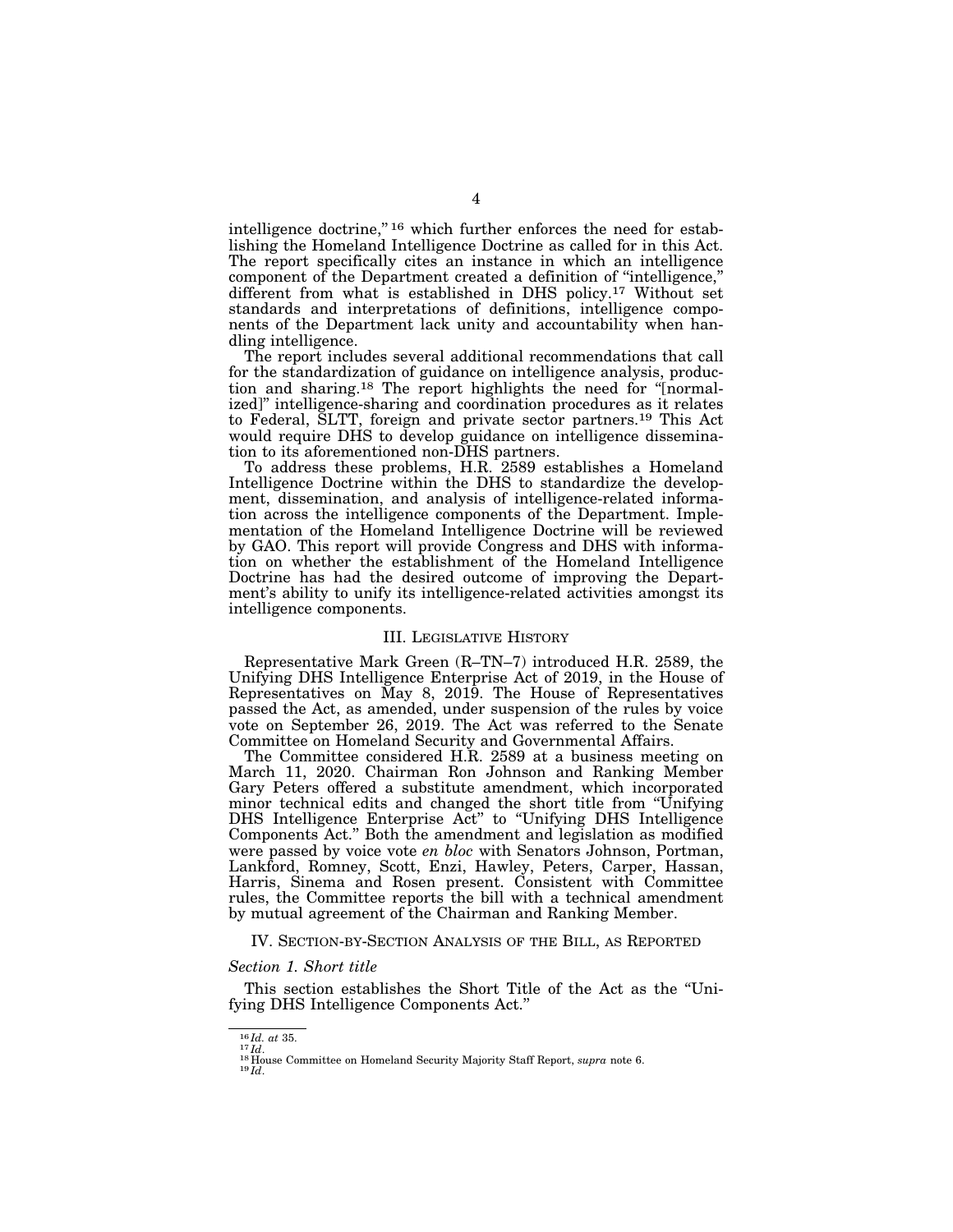#### *Section 2. Homeland Intelligence Doctrine*

Subsection (a) amends Subtitle A of title II of the Homeland Security Act of 2002 (6 U.S.C. 121 et seq.) to add a new section 210H, Homeland Intelligence Doctrine.

New subsection (a) defines the terms "intelligence," "intelligence information'' and ''terrorism information.''

New subsection (b) requires that within 180 days of enactment, the Secretary of Homeland Security establish and distribute a written intelligence doctrine for the intelligence components of the Department. The Secretary is also required to develop policies, standards and programs for training, coordination and developing lessons learned related to intelligence, intelligence-related information, and terrorism information. The lessons learned are to be distributed to the Department's intelligence components, and used to inform further development of the intelligence doctrine.

New subsection (c) establishes the contents of the intelligence doctrine, which should include a description of the fundamental principles guiding the collection, processing, analysis, and dissemination of intelligence information by, and oversight activities for, the intelligence components of the Department. This subsection also requires the intelligence doctrine to include information on how it can be used to develop Department-wide training and education, including best practices. The intelligence doctrine must also include guidance on the dissemination and sharing of intelligence and intelligence-related information between Federal, SLTT, and foreign government partners, as well as with the private sector. In addition, the intelligence doctrine's policies, standards and programs must include the protection of privacy, civil rights, and civil liberties and must also include any mission statements, strategic or planning documents and all other related documents relevant to the guidance.

New subsection (d) requires the intelligence doctrine, policies, standards and programs to be disseminated in an unclassified form, with a classified annex if necessary.

New subsection (e) requires the Secretary of Homeland Security, one year of enactment of this Act and annually for four years thereafter, to review the intelligence doctrine, policies, standards, and programs and make any necessary revisions. After the required review period, the Secretary of Homeland Security is required to conduct reviews of the intelligence doctrine on an *ad hoc* basis and make any necessary revisions. Subsection (e) also contains a clerical amendment, amending section 1(b) of the Homeland Security Act of 2002 (Public Law 107–296) to include this act in the table of contents.

#### *Section 3. Comptroller General assessment*

Subsection (a) requires the Comptroller General of the United States to, within one year of enactment of this Act, provide a report to the Committee on Homeland Security and Governmental Affairs and the Select Committee on Intelligence of the Senate, and the Committee on Homeland Security and the Permanent Select Committee on Intelligence of the House of Representatives. The report must include an assessment of the implementation of the intelligence doctrine, policies, standards and programs and evaluate the extent privacy, civil rights and civil liberties protections are in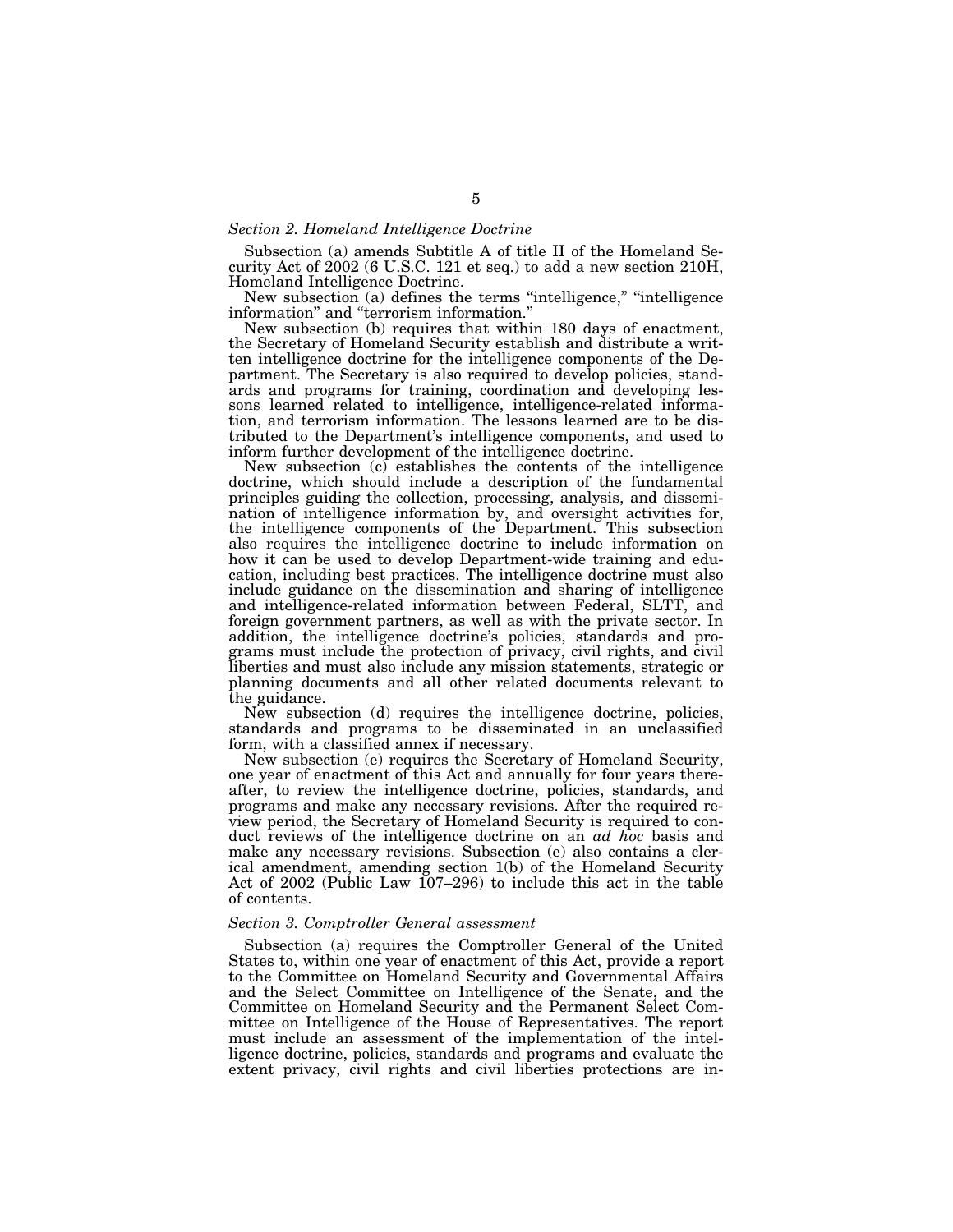cluded in the doctrine. The report must also assess the effectiveness of intelligence and intelligence-related training programs provided to the intelligence components of the Department, including training programs that involve international and private sector intelligence and intelligence-related information.

Subsection (b) requires the Comptroller General to assess changes in standards before and after the enactment of this Act.

Subsection (c) requires the Secretary of Homeland Security to provide the Comptroller General access to all data relevant to the Comptroller General's responsibilities related to this report.

#### *Section 4. Analysts for the Chief Intelligence Officer*

This section requires the Secretary of Homeland Security to provide the Chief Intelligence Officer staff with appropriate knowledge to assist the Chief Intelligence Officer.

### *Section 5. Savings clause*

Subsection (a) provides that the definition of the term "intelligence community,'' has the same meaning provided in section 3(4) of the National Security Act of 1947 (50 U.S.C. 30003(4)).

Subsection (b) establishes that this Act will have no effect on the authorities and responsibilities of the Coast Guard.

#### V. EVALUATION OF REGULATORY IMPACT

Pursuant to the requirements of paragraph 11(b) of rule XXVI of the Standing Rules of the Senate, the Committee has considered the regulatory impact of this Act and determined that the Act will have no regulatory impact within the meaning of the rules. The Committee agrees with the Congressional Budget Office's statement that the Act contains no intergovernmental or private-sector mandates as defined in the Unfunded Mandates Reform Act (UMRA) and would impose no costs on state, local, or tribal governments.

VI. CONGRESSIONAL BUDGET OFFICE COST ESTIMATE

U.S. CONGRESS, CONGRESSIONAL BUDGET OFFICE, *Washington, DC, October 26, 2020.* 

Hon. RON JOHNSON, *Chairman, Committee on Homeland Security and Governmental Affairs, U.S. Senate, Washington, DC.* 

DEAR MR. CHAIRMAN: The Congressional Budget Office has prepared the enclosed cost estimate for H.R. 2589, the Unifying DHS Intelligence Components Act.

If you wish further details on this estimate, we will be pleased to provide them. The CBO staff contact is Madeleine Fox. Sincerely,

> PHILLIP L. SWAGEL, *Director.*

Enclosure.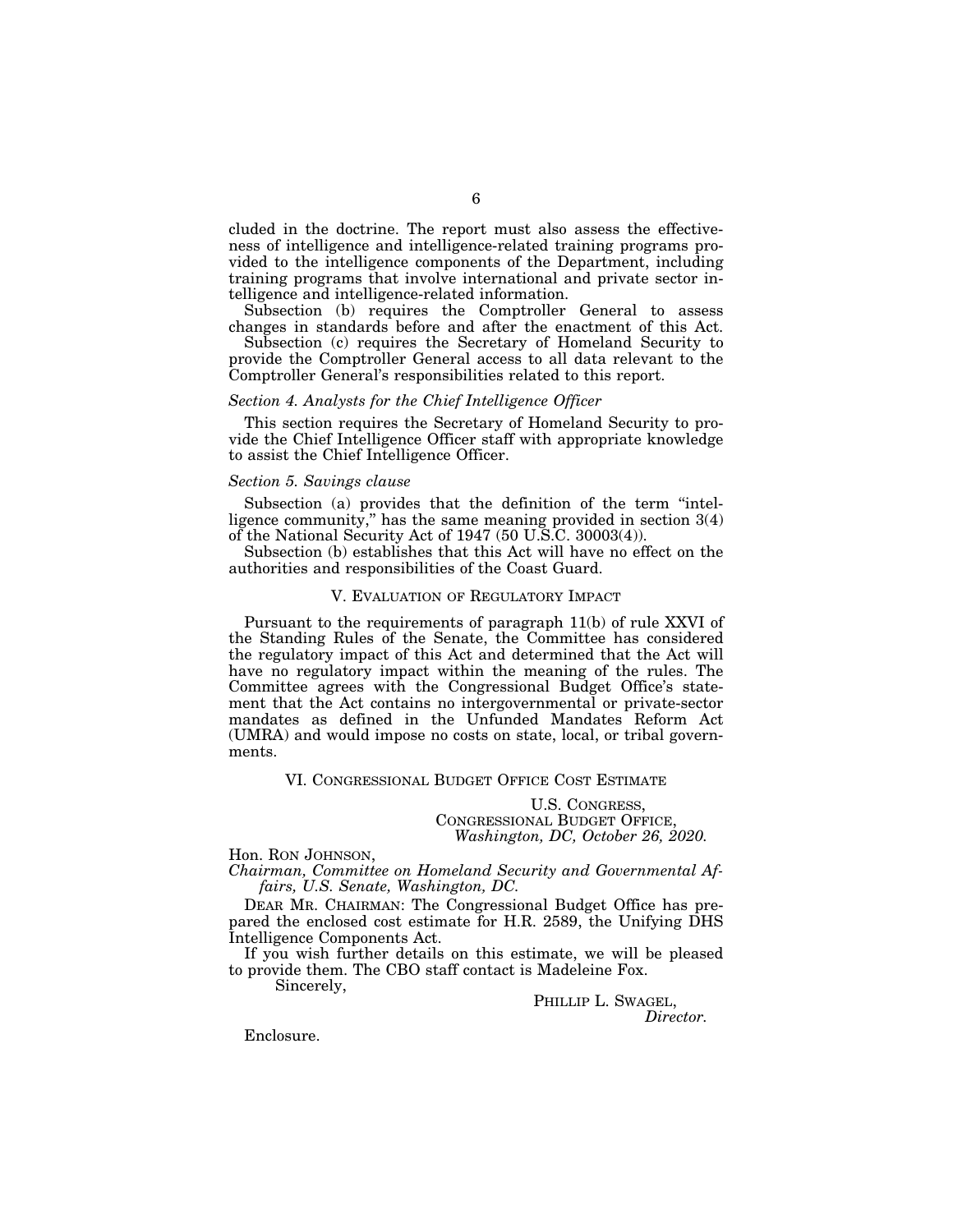| H.R. 2589, Unifying DHS Intelligence Components Act<br>March 11, 2020  |      | As ordered reported by the Senate Committee on Homeland Security and Governmental Affairs on |               |
|------------------------------------------------------------------------|------|----------------------------------------------------------------------------------------------|---------------|
| By Fiscal Year, Millions of Dollars                                    | 2021 | 2021-2025                                                                                    | 2021-2030     |
| Direct Spending (Outlays)                                              |      |                                                                                              |               |
| Revenues                                                               |      | Ω                                                                                            |               |
| Increase or Decrease (-)<br>in the Deficit                             | n    | 0                                                                                            | n             |
| <b>Spending Subject to</b><br>Appropriation (Outlays).                 |      |                                                                                              | not estimated |
| Statutory pay-as-you-go<br>procedures apply?                           | No   | <b>Mandate Effects</b>                                                                       |               |
| Increases on-budget deficits in any<br>of the four consecutive 10-year | No   | Contains intergovernmental mandate?                                                          | No.           |
| periods beginning in 2031?                                             |      | Contains private-sector mandate?                                                             | No            |

H.R. 2589 would direct the Department of Homeland Security (DHS) to manage and provide guidance for the use of intelligence throughout the department. DHS is currently carrying out activities similar to those required by the act. Any new activities required under the legislation would not require substantial action by the department. The act also would require the Government Accountability Office to report on how the intelligence policies and standards are implemented throughout the department. In total, CBO estimates that over the 2021–2025 period implementing H.R. 2589 would cost less than \$500,000; any spending would be subject to the availability of appropriated funds.

On May 22, 2019, CBO transmitted a cost estimate for H.R. 2589, the Unifying DHS Intelligence Enterprise Act, as ordered reported by the House Committee on Homeland Security on May 15, 2019. The two versions of the legislation are similar, and CBO's estimates of their budgetary effects are the same.

The CBO staff contact for this estimate is Madeleine Fox. The estimate was reviewed by H. Samuel Papenfuss, Deputy Director of Budget Analysis.

VII. CHANGES IN EXISTING LAW MADE BY THE BILL, AS REPORTED

In compliance with paragraph 12 of rule XXVI of the Standing Rules of the Senate, changes in existing law made by the bill, as reported, are shown as follows: (existing law proposed to be omitted is enclosed in brackets, new matter is printed in italic, and existing law in which no change is proposed is shown in roman):

## **HOMELAND SECURITY ACT OF 2002**

\* \* \* \* \* \* \*

TITLE II—INFORMATION ANALYSIS

\* \* \* \* \* \* \*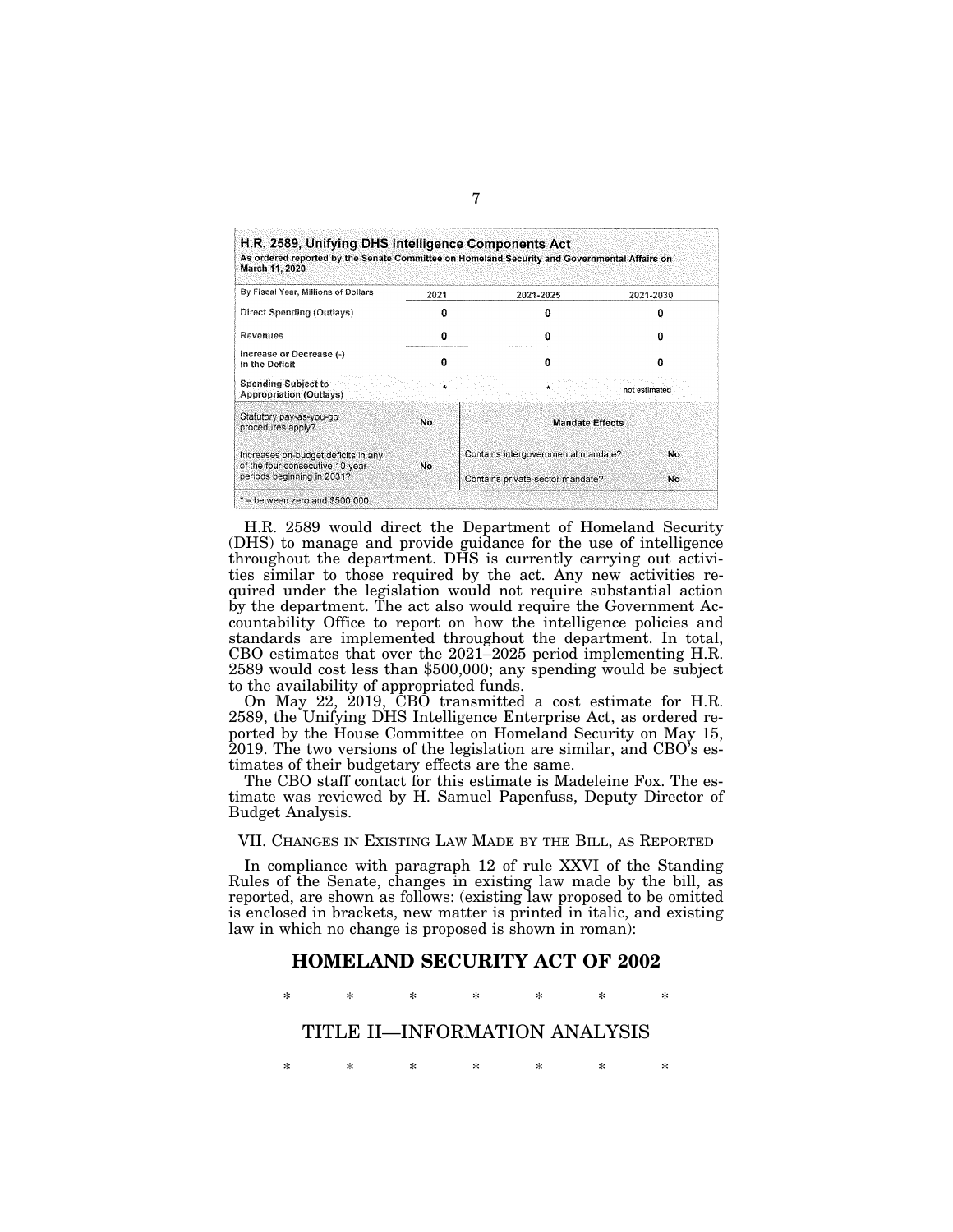## Subtitle A—Information and analysis; Access to information

\* \* \* \* \* \* \* **SEC. 201. INFORMATION AND ANALYSIS.**   $(a) * * *$ 

\* \* \* \* \* \* \* *(e) The Secretary shall also provide the Chief Intelligence Officer with a staff having appropriate expertise and experience to assist the Chief Intelligence Officer.* 

*\* \* \* \* \* \* \** 

#### *SEC. 210H. HOMELAND INTELLIGENCE DOCTRINE.*

*(a) DEFINITIONS.—In this section—* 

*(1) the term ''intelligence'' has the meaning given that term in section 3 of the National Security Act of 1947 (50 U.S.C. 3003); (2) the term ''intelligence information'' includes—* 

*(A) information within the scope of the information sharing environment established under section 1016 of the Intelligence Reform and Terrorism Prevention Act of 2004 (6 U.S.C. 485);* 

*(B) national intelligence, as defined in section 3 of the National Security Act of 1947 (50 U.S.C. 3003); and* 

*(C) any other intelligence collected, gathered, processed, analyzed, produced, or disseminated by an intelligence component of the Department necessary to execute the mission and discharge the lawful preventive, protective, enforcement, or other responsibilities of the Secretary; and* 

*(3) the term ''terrorism information'' has the meaning given that term in section 1016 of the Intelligence Reform and Terrorism Prevention Act of 2004 (6 U.S.C. 485).* 

*(b) DEVELOPING INTELLIGENCE DOCTRINE.—Not later than 180 days after the date of the enactment of this section, the Secretary shall—* 

*(1) develop and disseminate written Department-wide intelligence doctrine for the intelligence components of the Department;* 

*(2) develop Department-wide policies, standards, and programs for—* 

*(A) training relating to the collection, processing, analysis, and dissemination of intelligence information, intelligence-related information, and terrorism information by personnel within the intelligence components of the Department; and* 

*(B) coordinating the intelligence and intelligence-related education of personnel within the intelligence components of the Department; and* 

*(3) develop Department-wide policies for gathering and developing lessons learned relating to intelligence information, intelligence-related information, and terrorism information, disseminating the lessons learned to personnel within the intelligence components of the Department, and using the lessons learned to inform the further development of the intelligence doctrine.*